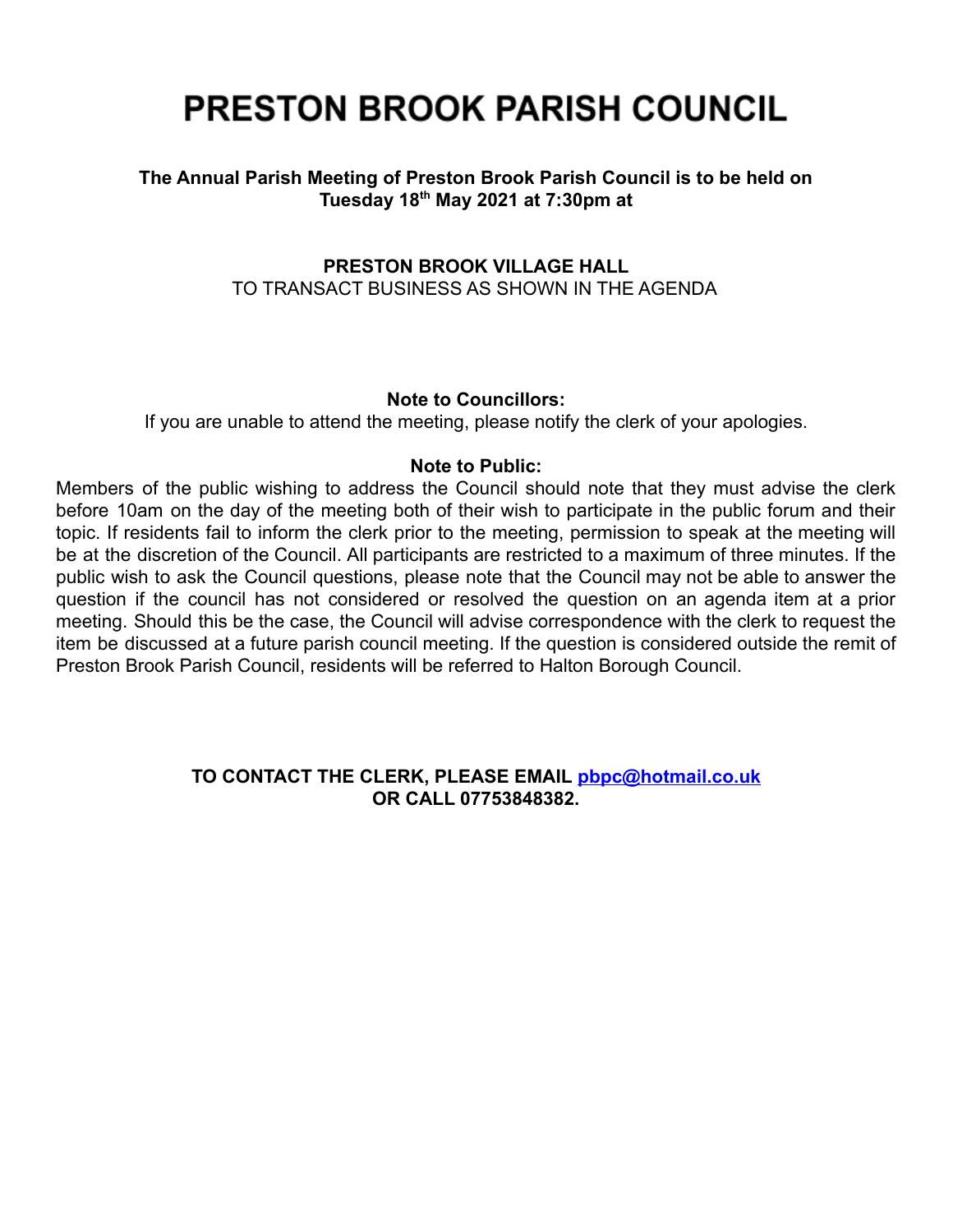## **MEETING AGENDA PRESTON BROOK VILLAGE HALL TUESDAY 18th May 2021 at 7:30pm**

# **Part 1**

- **1. To receive and note the Annual Chairs report**
- **2. To elect a Chairman for next 12 months and sign their declaration of Acceptance of Office**
- **3. To elect a Vice Chairman for the next 12 months and sign their declaration of Acceptance of Office**
- **4. To consider the co-option of N.Cannam**
- **5. To record apologies for absence**
- **6. Declarations of Members' Interests of a Pecuniary or Non-Pecuniary Nature in Accordance with the Localism Act 2011 Sections 26-34 & Schedule 4**. (Having membership of a club, charity etc or a close relationship or having a financial bearing on a member of their spouse/partner).
- **7. To receive and note Preston Brook Police Report** (To receive report on crime statistics and highlight any areas of concern to be considered a police priority for Preston Brook).
- **8. To confirm and sign as a true record the minutes of the ordinary meeting held on 20 April 2021**
- **9. Parish Council Finance**

# **a) Receipts**

(To acknowledge payments received since the last meeting).

- No payments received

# **b) Payments – to be made**

(To consider and approve those invoices made under the General Power of Competence).

- C.Wyna Salary £320.42
- HMRC £74.20
- Zurich Annual liability insurance £257.60
- Reimbursement to C.Wyna Purchase of appliances for Village hall £488
- Reimbursement to C.Wyna Purchase of vouchers £20
- **c) To approve the Income & Expenditure Report for 2020/21**
- **d) Balance of account £37,279.04**